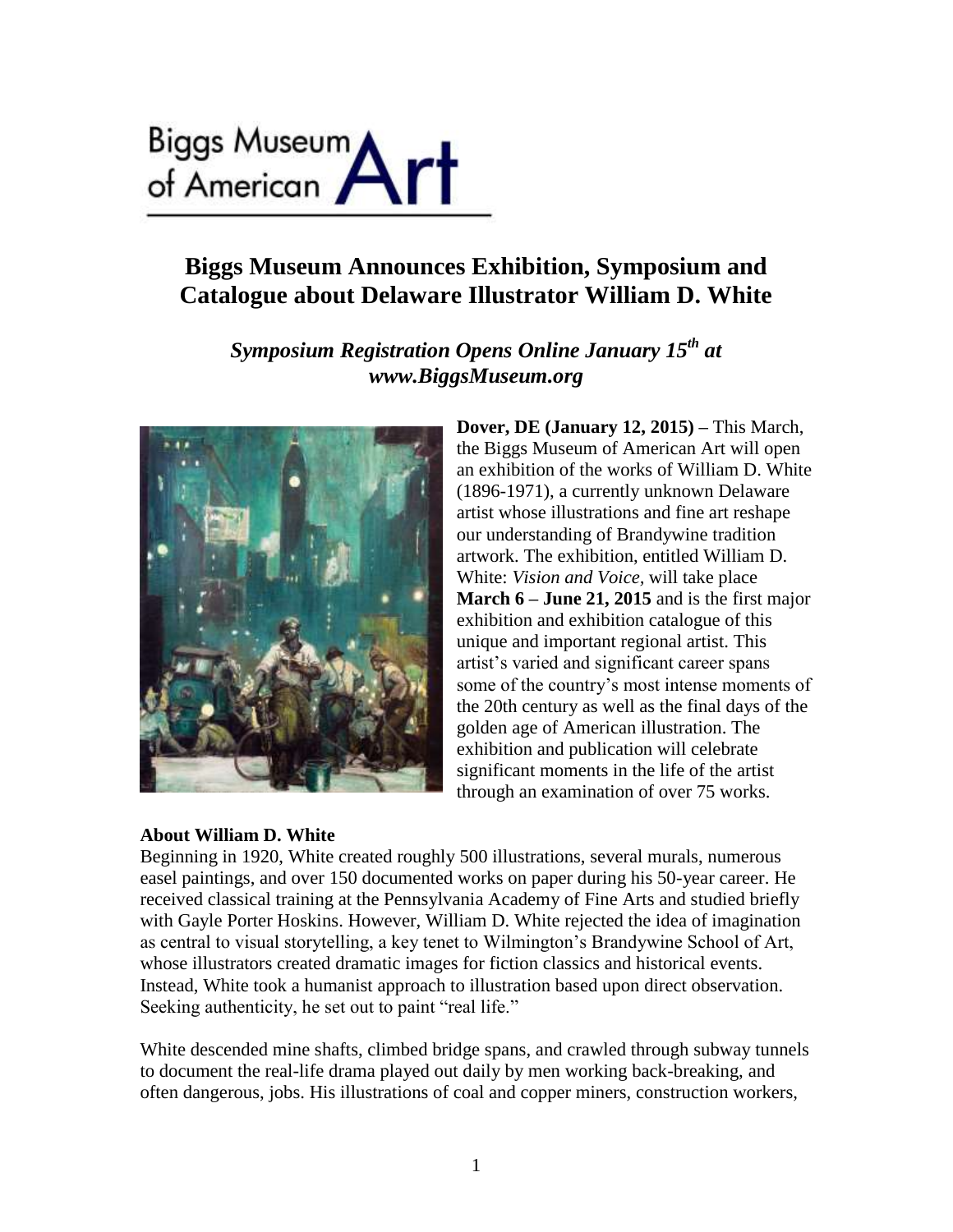and farm laborers were among America's earliest images to humanize poorly-educated and low-paid minorities – African Americans, Mexicans, and unskilled European immigrants – as the unsung heroes of American Industrial might.

William D. White's credits include illustrations for The Saturday Evening Post, three trade publications for the Hercules Powder Company, two Phelps Dodge Corporation commissions to document copper miners, and a TRAP (Treasury Relief Art Project) mural commission to decorate the Dover Post Office interior. He also created landscapes, portraits, and American Scene subjects depicting everyday life.



**William D. White Symposium – March 28, 2015** On **March 28, 2015**, from 10:00 a.m. – 5:30 p.m., the museum will host a one-day symposium which examines the world view of an illustrator in early 20th-century Delaware. The symposium is sponsored in part by Wilmington University, Delaware Humanities Forum, and the Delaware Division for the Arts.

Centered in Wilmington's early 20th-century art scene, six historians will bridge connections to the American publishing industry, national movements in modern art

and the federal patronage of the arts of the Depression Era.

**Symposium speakers include:** Nancy Carol Willis: William D. White biographer; Heather Campbell Coyle: Curator of American Art, Delaware Art Museum; Ryan Grover: Curator, Biggs Museum of American Art; Mary Hollahan: Curator of Illustration, Delaware Art Museum; Christine Podmaniczky: Curator, N.C. Wyeth Collections and Historic Properties, Brandywine River Museum of Art; Joyce Schiller: former Curator, Rockwell Center for American Visual Studies, Norman Rockwell Museum.

Reservations are required with a \$5 admission fee. Lunch and/or additional field trips can be purchased at the time of registration. To register, visit [www.BiggsMuseum.org](http://www.biggsmuseum.org/) or call (302) 674-2111.

# **William D. White Lecture Series – June 6, 2015**

On **June 6, 2015**, from 1:00 p.m. – 4:00 p.m., the Biggs Museum will host a program entitled *William D. White and the Murals of Delaware,* a set of three speakers who will discuss mural making and their conservation in the region over the 20th and now 21st centuries. This varied trio of points of view will review the history of murals in the region, the conservation and preservation of public murals as well as an introduction to the Mural Art Program, among America's most successful public art projects.

Speakers include: Jane Golden: Executive Director, Mural Arts Program, Ryan Grover: Curator, Biggs Museum of American Art, Joyce Hill Stoner: Edward F. and Elizabeth